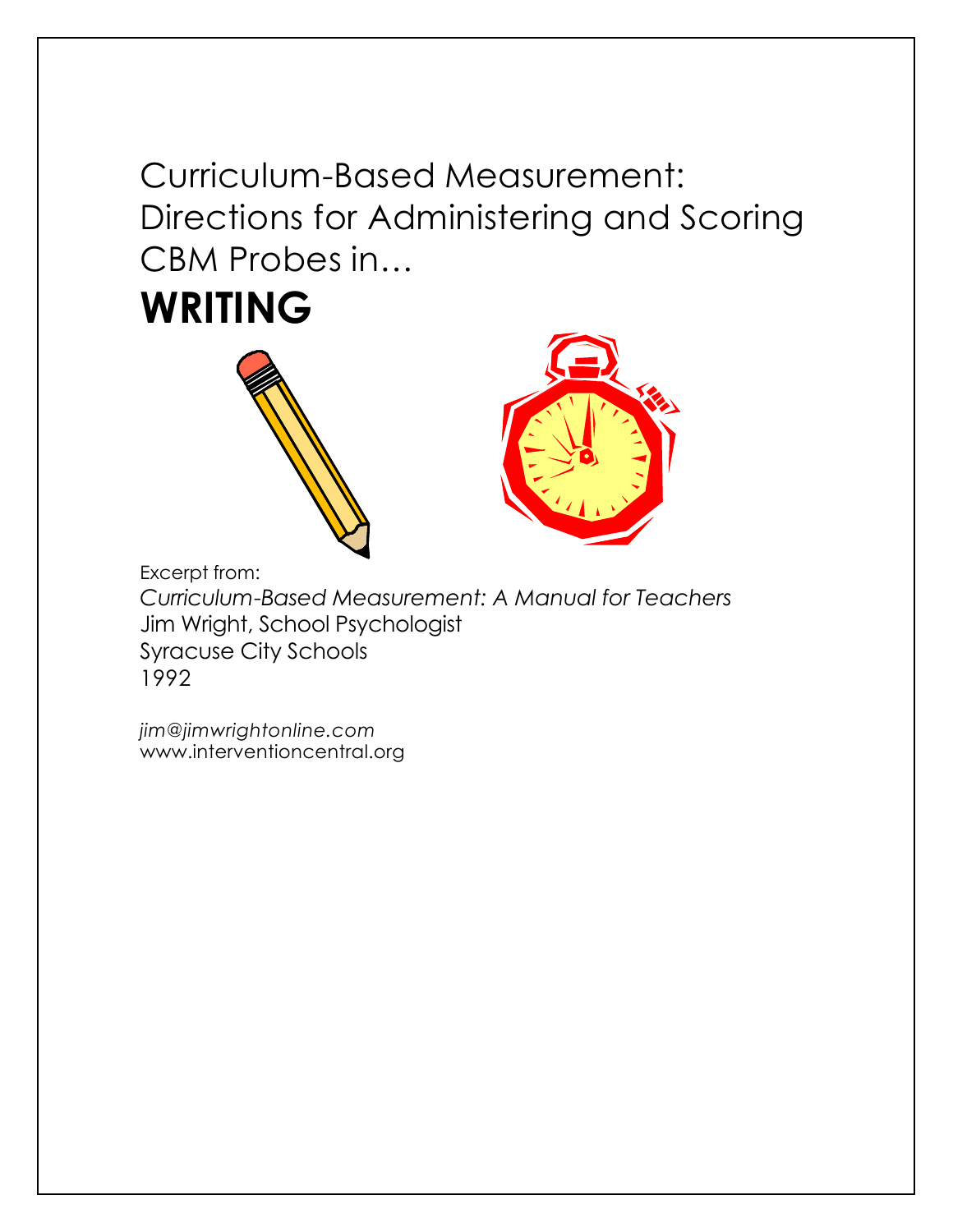# **Written Expression**

# **Description**

CBM Writing probes are simple to administer but offer a variety of scoring options. As with math and spelling, writing probes may be given individually or to groups of students. The examiner prepares a lined composition sheet with a storystarter sentence or partial sentence at the top. The student thinks for 1 minute about a possible story to be written from the story-starter, then spends 3 minutes writing the story. The examiner collects the writing sample for scoring. Depending on the preferences of the teacher, the writing probe can be scored in several ways (see below).

### **Creating a measurement pool for writing probes**

Since writing probes are essentially writing opportunities for students, they require minimal advance preparation. The measurement pool for writing probes would be a collection of grade-appropriate story-starters, from which the teacher would randomly select a story-starter for each CBM writing assessment. Writing texts are often good sources for lists of story-starters; teachers may also choose to write their own.

### **Preparing CBM writing probes**

The teacher selects a story-starter from the measurement pool and places it at the top of a lined composition sheet. The story-starter should avoid wording that encourages students to generate lists. It should also be open-ended, requiring the writer to build a narrative rather than simply to write down a "Yes" or

|                                                                   | Grade | Date |
|-------------------------------------------------------------------|-------|------|
| One day, I was out sailing. A storm carried me far out to sea and |       |      |
|                                                                   |       |      |
|                                                                   |       |      |
|                                                                   |       |      |
|                                                                   |       |      |
|                                                                   |       |      |

"No" response. The CBM writing probe in Figure 2.9 is a good example of how a such a probe might appear. This particular probe was used in a 5th-grade classroom.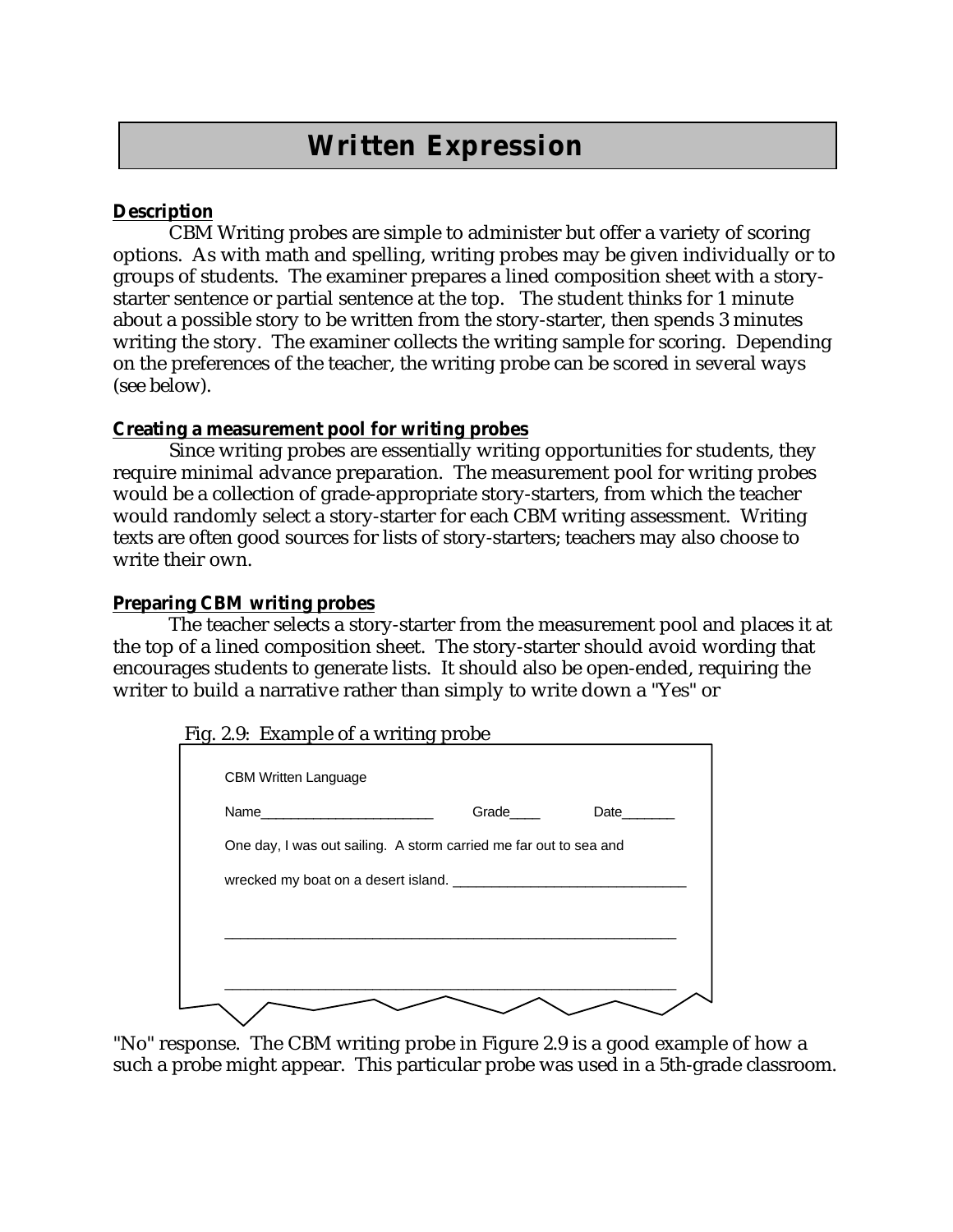### **Materials needed for giving CBM writing probes**

- o Student copy of CBM writing probe with story-starter
- o Stopwatch
- o Pencils for students

# **Administration of CBM writing probes**

The examiner distributes copies of CBM writing probes to all the students in the group. (Note: These probes may also be administered individually). The examiner says to the students:

> *I want you to write a story. I am going to read a sentence to you first, and then I want you to write a short story about what happens. You will have 1 minute to think about the story you will write and then have 3 minutes to write it. Do your best work. If you don't know how to spell a word, you should guess. Are there any questions?*

*For the next minute, think about . . .* [insert story-starter]. The examiner starts the stopwatch.

At the end of 1 minute, the examiner says, *Start writing.*

While the students are writing, the examiner and any other adults helping in the assessment circulate around the room. If students stop writing before the 3-minute timing period has ended, monitors encourage them to continue writing.

After 3 additional minutes, the examiner says, *Stop writing.* CBM writing probes are collected for scoring.

#### **Scoring**

The instructor has several options when scoring CBM writing probes. Student writing samples may be scored according to the (1) number of words written, (2) number of letters written, (3) number of words correctly spelled, or (4) number of writing units placed in correct sequence. Scoring methods differ both in the amount of time that they require of the instructor and in the quality of information that they provide about a student's writing skills. Advantages and potential limitations of each scoring system are presented below.

1. Total words--The examiner counts up and records the total number of words written during the 3-minute writing probe. Misspelled words are included in the tally, although numbers written in numeral form (e.g., 5, 17) are not counted. Calculating total words is the quickest of scoring methods. A drawback, however, is that it yields only a rough estimate of writing fluency (that is, of how quickly the student can put words on paper) without examining the accuracy of spelling, punctuation, and other writing conventions. The CBM writing sample in Figure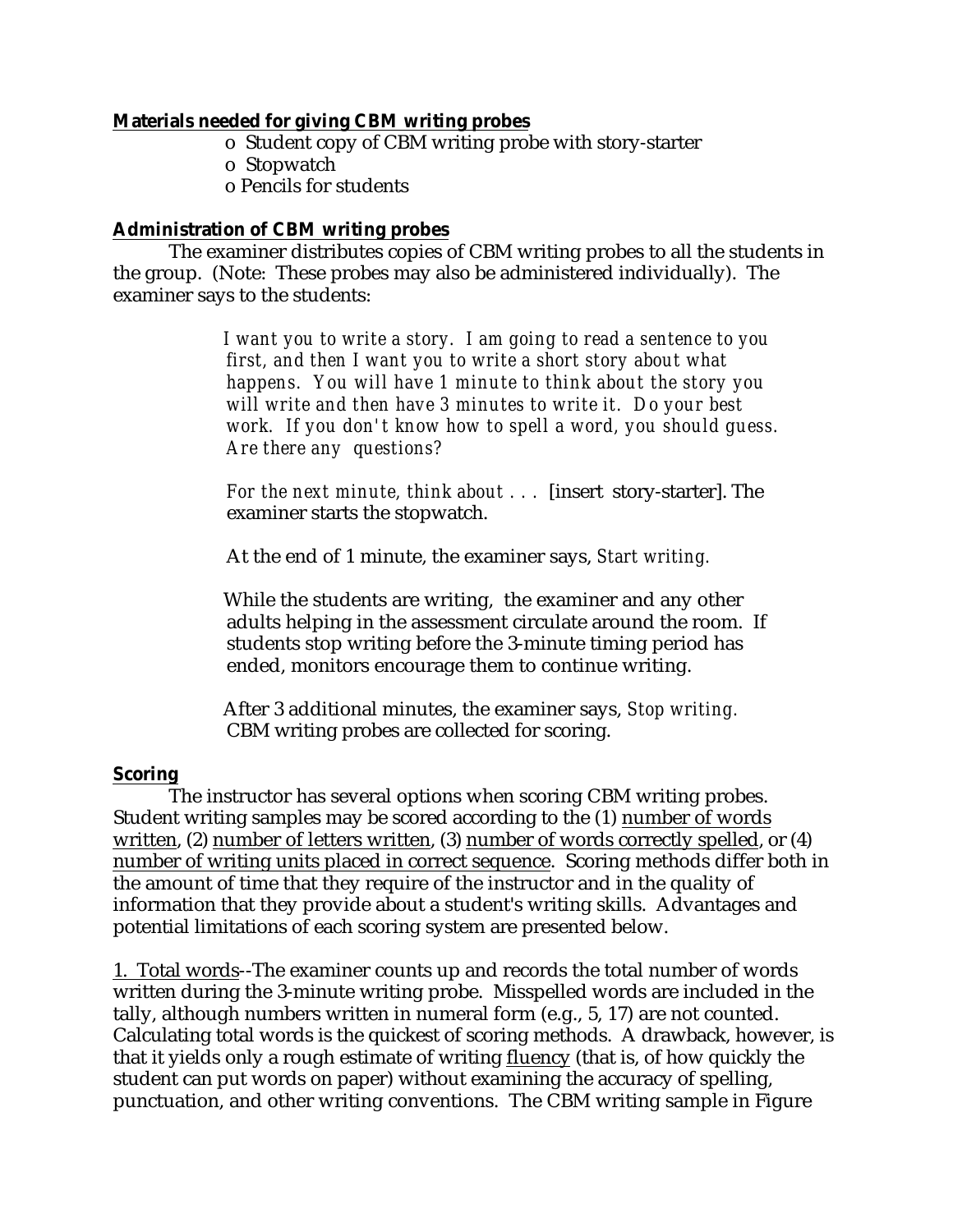2.10 was written by a 6th-grade student:

Fig. 2.10: CBM writing sample scored for total words I woud drink water from the ocean.....07 and I woud eat the fruit off of.......08 the trees. Then I woud bilit a.......07 house out of trees, and I woud........07 gather firewood to stay warm. I......06 woud try and fix my boat in my........08 spare time. ...........................02 Word total  $= 45$ 

j

Using the total-words scoring formula, this sample is found to contain 45 words (including misspellings).

2. Total letters--The examiner counts up the total number of letters written during the 3-minute probe. Again, misspelled words are included in the count, but numbers written in numeral form are excluded. Calculating total letters is a reasonably quick operation. When compared to word-total, it also enjoys the advantage of controlling for words of varying length. For example, a student who writes few words but whose written vocabulary tends toward longer words may receive a relatively low score on word-total but receive a substantially higher score

Fig. 2.11: CBM writing sample scored for total letters

I woud drink water from the ocean.....27 and I woud eat the fruit off of.......24 the trees. Then I woud bilit a.......23 house out of trees, and I woud........23 gather firewood to stay warm. I......25 woud try and fix my boat in my........23 spare time. .............................09 Letter total =  $154$ 

for letter-total . As with word-total, though, the letter-total formula gives only a general idea of writing fluency without examining a student's mastery of writing conventions. When scored according to total letters written, our writing sample is found to contain 154 letters.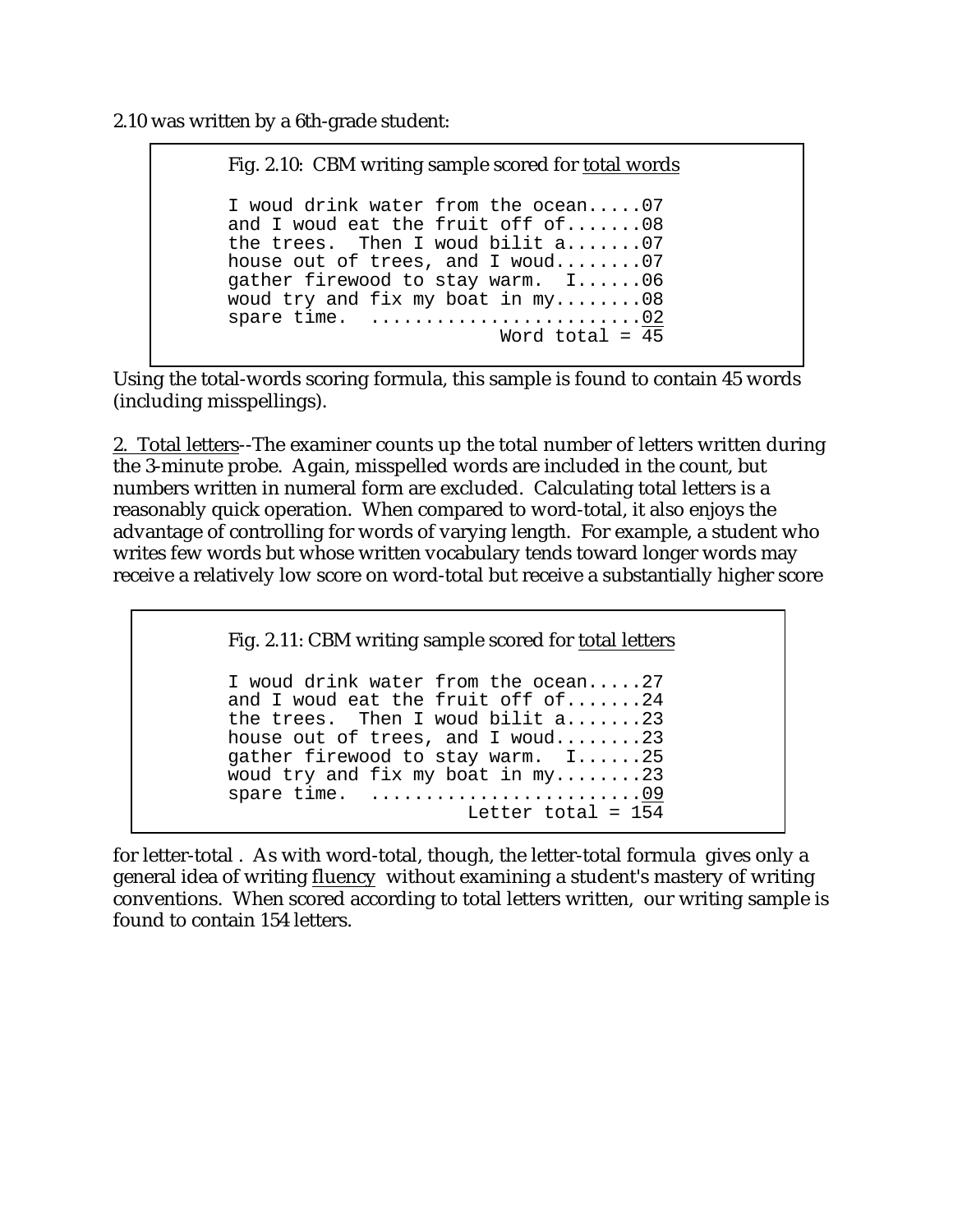3. Correctly Spelled Words--The examiner counts up only those words in the writing sample that are spelled correctly. Words are considered separately, not within the context of a sentence. When scoring a word according to this approach, a

Fig. 2.12: CBM Writing sample scored for correctly spelled words I woud drink water from the ocean.....06 and I woud eat the  $f$ ruit off of.......07 the trees. Then  $I$  woud bilit  $a$ .......05 house out of trees, and  $\overline{1}$  woud).......06 gather firewood to stay warm. I......06 woud  $try$  and fix my boat in my........07 spare time. .............................02 Correctly Spelled Words = 39 -

good rule of thumb is to determine whether--in isolation--the word represents a correctly spelled term in English. If it does, the word is included in the tally. Assessing the number of correctly spelled words has the advantage of being quick. Also, by examining the accuracy of the student's spelling, this approach monitors to some degree a student's mastery of written language. Our writing sample is found to contain 39 correctly spelled words.

4. Correct Writing Sequences--When scoring correct writing sequences, the examiner goes beyond the confines of the isolated word to consider units of writing and their relation to one another. Using this approach, the examiner starts at the beginning of the writing sample and looks at each successive pair of writing units (writing sequence). Words are considered separate writing units, as are essential marks of punctuation. To receive credit, writing sequences must be correctly spelled and be grammatically correct. The words in each writing sequence must also make sense within the context of the sentence. In effect, the student's writing is judged according to the standards of informal standard American English. A caret  $(^{\wedge})$  is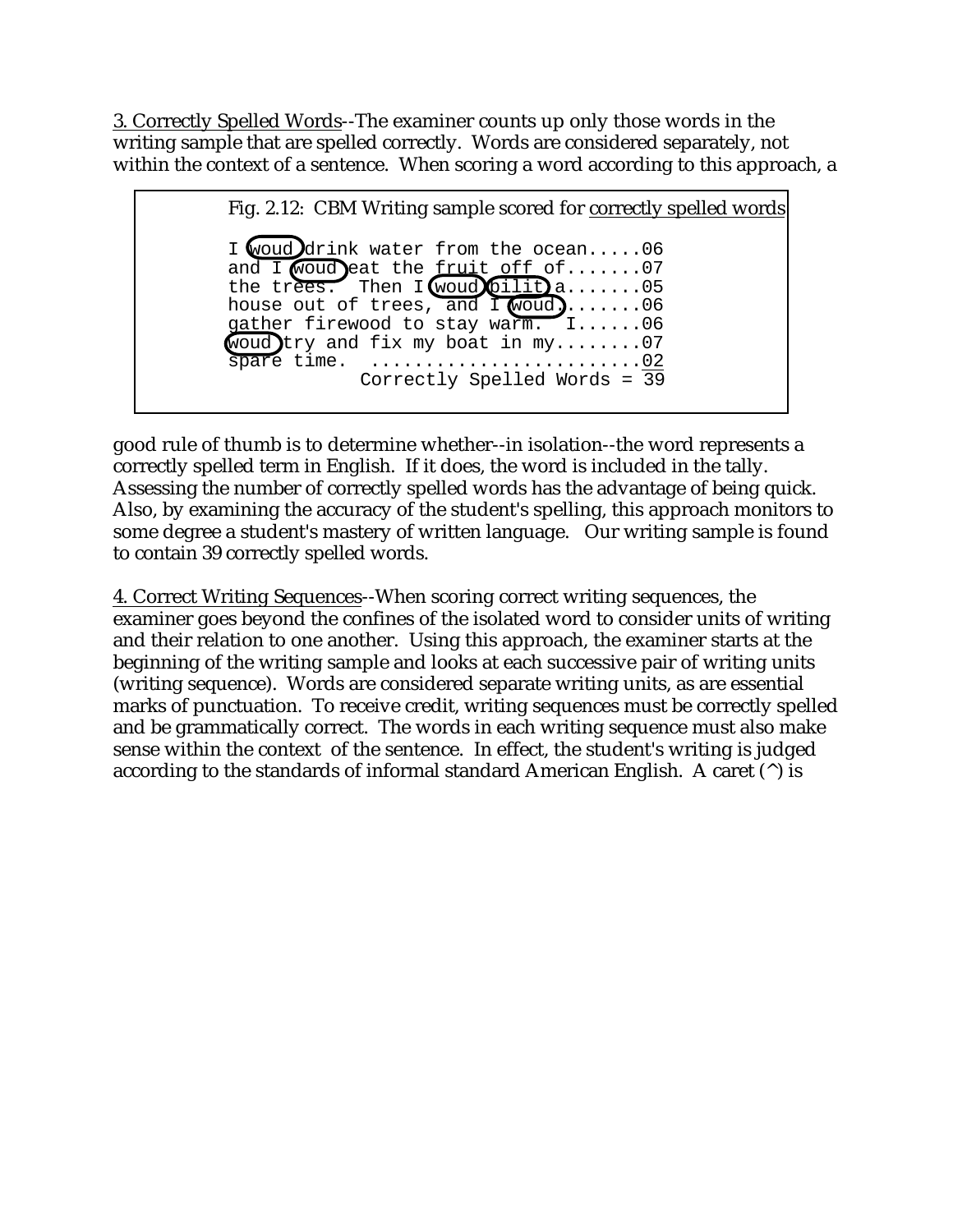used to mark the presence of a correct writing sequence.



The following scoring rules will aid the instructor in determining correct writing sequences:

**►** Correctly spelled words make up a correct writing sequence (reversed letters are acceptable, so long as they do not lead to a misspelling):

$$
\frac{\text{Example}}{\text{A}_\text{IS}\text{A}_\text{that}\text{A}_\text{a}\text{A}_\text{red}\text{A}_\text{car}\text{A}_?}
$$

Necessary marks of punctuation (excluding commas) are included in correct writing sequences:

$$
\xrightarrow{\text{Example}} \sum_{1s^{\lambda} \text{ that } \lambda a^{\lambda} \text{ red}^{\lambda} (\text{car}^{\lambda})}
$$

Syntactically correct words make up a correct writing sequence:

Example  
\n
$$
\lambda_{\text{Is}}\lambda_{\text{that}}\lambda_{\text{a}}\text{red}\lambda_{\text{car}}?
$$
  
\n $\lambda_{\text{Is}}\lambda_{\text{that}}\lambda_{\text{a}}\lambda_{\text{car red}}.$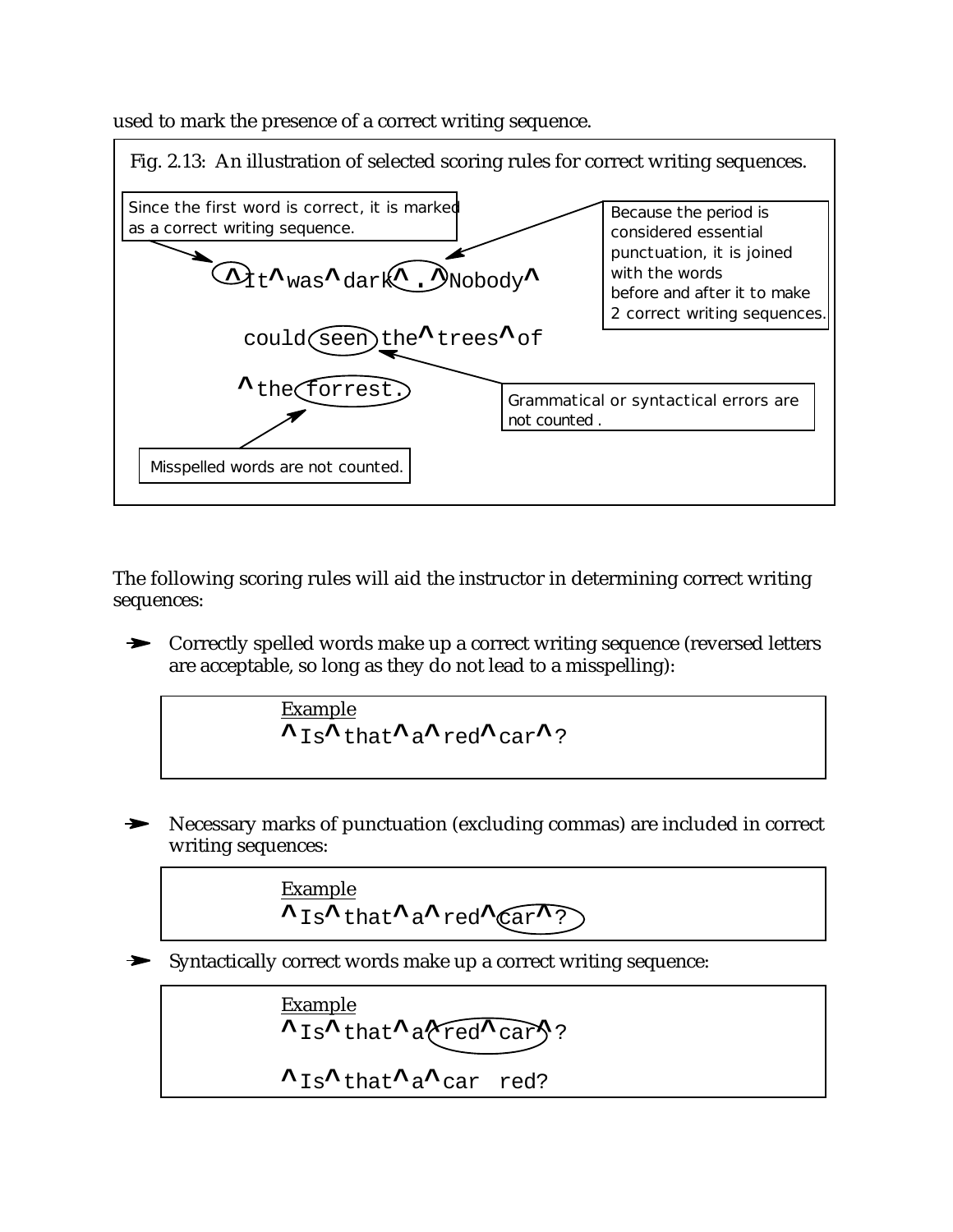Semantically correct words make up a correct writing sequence:



If correct, the initial word of a writing sample is counted as a correct writing sequence:

$$
\underbrace{\xrightarrow{\text{Example}}}_{\text{1s}} \text{that} \xrightarrow{\text{a}} \text{red} \xrightarrow{\text{car}}?
$$

Titles are included in the correct writing sequence count:



 $\blacktriangleright$ With the exception of dates, numbers written in numeral form are not included in the correct writing sequence count:

Example **^**The 14 soldiers**^**waited**^**in**^**the**^**cold**^**. **^**The**^**crash**^**occurred**^**in**^**1976**^**.

Not surprisingly, evaluating a writing probe according to correct writing sequences is the most time-consuming of the scoring methods presented here. It is also the scoring approach, however, that yields the most comprehensive